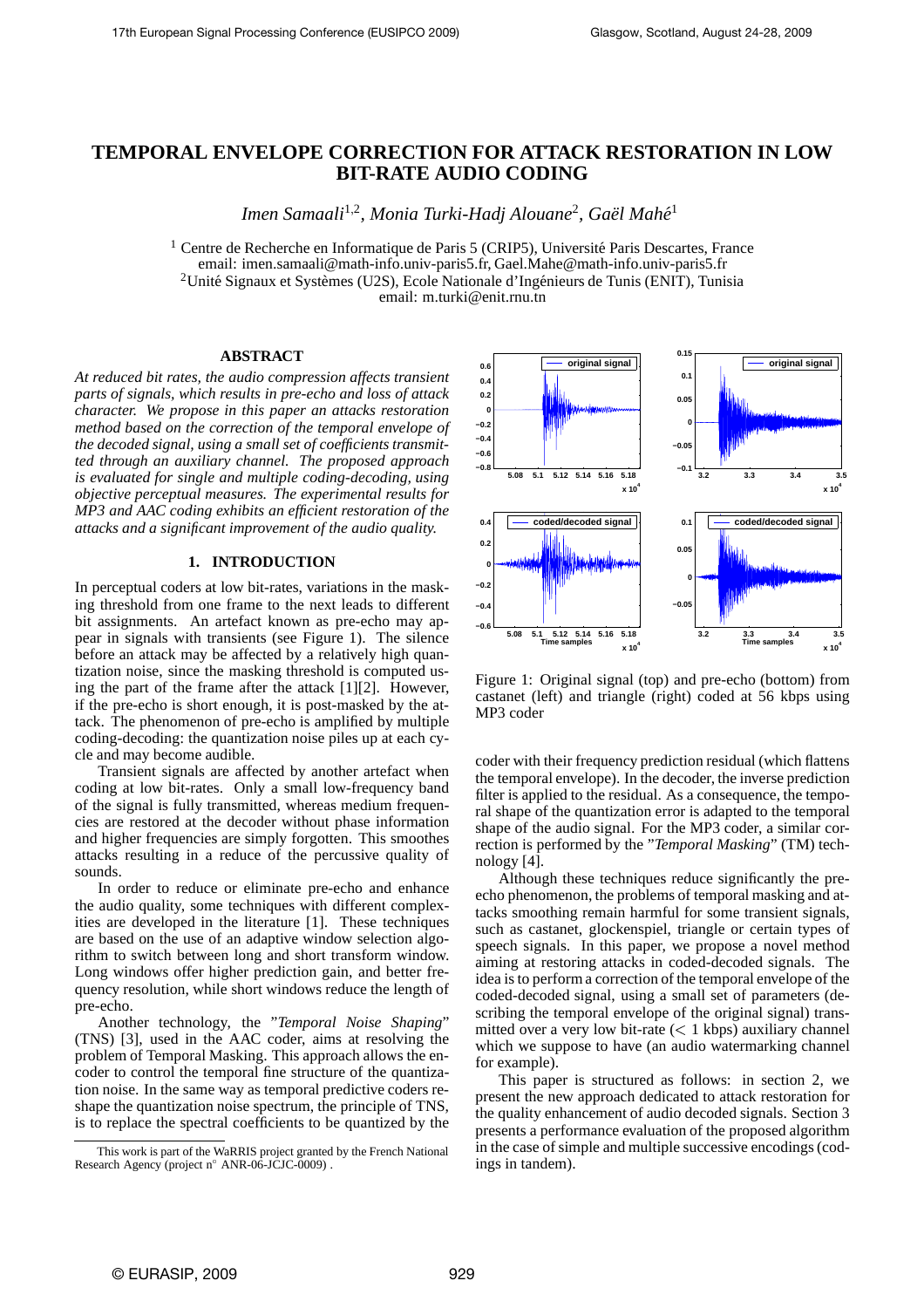Input Audio Signal,  $x(t)$ 



Figure 2: Block diagram of the proposed approach.

# **2. ENVELOPE CORRECTION**

function

The proposed method is based on the correction of the temporal envelope of the decoded signal. The restored audio signal,  $\hat{x}_t$ , is given at time *t* by:

$$
\hat{x}(t) = x(t)_{dec} \frac{\hat{e}(t)}{\hat{e}(t)_{dec}},
$$
\n(1)

where  $x(t)_{dec}$  is the decoded audio signal,  $\hat{e}(t)$  is an estimate of the temporal envelope of the original signal, and  $\hat{e}(t)_{dec}$  is the temporal envelope of the coded-decoded signal.

The correction approach constitutes a post-processing performed at the decoder. For this purpose, crucial parameters required for the temporal envelope estimation are extracted by the encoder and transmitted to the decoder through an auxiliary channel. Figure 2 illustrates the basic structure of the proposed approach. In addition to the standard coder/decoder blocks, the proposed system includes several components:

- Frame characterization/Transient localization: characterizes the frame type as transient or not. In particular, for the transient frames, a localization of the attack's time position is performed.
- Temporal envelope coding and vector quantization: based on linear prediction in frequency domain.
- Audio signal correction: for the restoration of the audio signal according to the relation presented in equation 1.

# **2.1 Transient detector**

### **Characterization of frame type:**

To detect transient frames, we use the technique described in [5]. After high-pass IIR filtering with the transfer

$$
H(z) = \frac{0.7548(z-1)}{z - 0.5095},
$$
 (2)

each frame of 1024 samples is divided into 8 sub-blocks of 128 samples and the energy of each sub-block is computed by summing up the squared samples. An attack is detected if one of these sub-block energies exceeds a sliding average of the previous energies by a constant factor *attackRatio* and is greater than a constant energy level  $minAttackNrg = 10^{-3}$ [5].



Figure 3: The audio signal (violon+castanet) and its corresponding attack ratio coefficients

Figure 3 illustrates the efficiency of the proposed method. The attack ratio coefficient corresponding to the transient frame (Frame 2) exceeds the threshold fixed to 10 as in [5].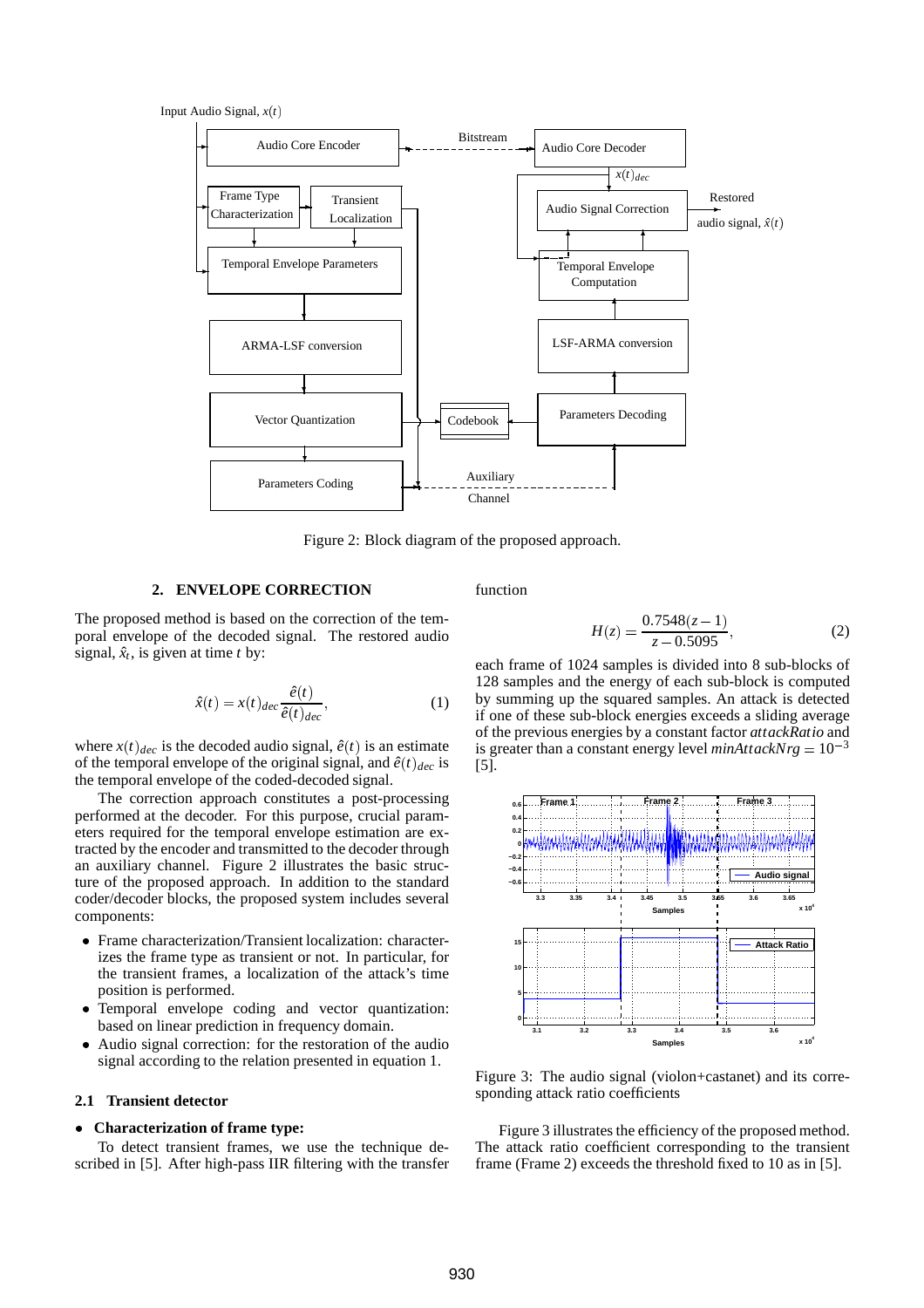#### **Transient localization:**

The method used to detect the transient time position is based on the stationarity index which corresponds to the Kolmogorov distance measured between the time frequency representation (TFR) of the signal at different times [6]. The stationarity index is given by:

$$
SI(t) = \int_{\tau=0}^{p} \int_{f=-\infty}^{+\infty} |NI_1(t;\tau,f) - NI_2(t;\tau,f)| df d\tau.
$$
 (3)

 $NI_1(t; \tau, f)$  and  $NI_2(t; \tau, f)$  represent a normalization of respectively subimages  $I_1(t; \tau, f)$  and  $I_2(t; \tau, f)$ :

$$
I_1(t; \tau, f) = TFR(t - p + \tau, f); \tag{4}
$$

$$
I_2(t; \tau, f) = TFR(t + \tau, f). \tag{5}
$$

The parameter *p* delimits the considered analysis duration at each instant *t* and allows the selectivity/sensivity control of the SIs: a high value of *p* leads to smoother SIs. As in [6], *p* is fixed to 20. As illustrated in Figure 4, the peak of SI corresponds to the attack position.

### **Attack position coding:**

Since coding directly the transient position would require a high bit-rate, we propose to code the difference between the actual attack position given by the original frame and the attack position computed from the coded/decoded frame. A 6 bits scalar quantization technique is used for this purpose.

#### **2.2 Temporal envelope ARMA modeling**

The reduced bit-rate of the auxiliary channel implies a compact representation of the transmitted temporal envelope, through a small set of coefficients for each frame. The proposed coding approach is based on linear prediction in frequency domain providing an approximation of the temporal envelope of a signal, specifically the squared Hilbert envelope [7]. The block diagrams of the temporal envelope estimation is depicted in Figure 5.

The Discrete Cosine Transform of  $x(t)$  is modeled by an ARMA(p,q) model. The ARMA model was here preferred to the classically used AR model, because it ensures an accurate representation of the spectral envelope by means of a reduced number of coefficients. The autoregressive parameters  $a_i$ ,  $i = 1, \dots, p$ , of the ARMA(p,q) model are estimated



Figure 4: Transient frame (top), its corresponding stationary index (bottom)



Figure 5: Block diagram of the temporal envelope estimation.

by minimizing the mean square prediction error defined as follows:

$$
E_{pre}(k) = X(k) + \sum_{i=1}^{p} a_i X(k-i),
$$
 (6)

where  $X(k) = DCT(x(t)).$ 

The moving average parameters  $b_i$ ,  $i = 1, ..., q$ , are com-<br>red by a Propy method puted by a Prony method.

An estimation of the temporal envelope of  $x(t)$  is therefore given by:

$$
\hat{e}(t) = |H(e^{jwt})|,\tag{7}
$$

where

$$
H(z) = \frac{\sum_{i=0}^{q} b_i z^{-i}}{1 + \sum_{i=1}^{p} a_i z^{-i}} = \frac{H_b(z)}{H_a(z)}
$$
(8)

Each frame of 2048 samples is divided into two subframes, each modeled with an ARMA(2,3). For non transient frames, each sub-frames has 1024 samples. Transient frames are divided according to the transient position.

Figure 6 illustrates similarity between the estimated envelope and the original one for a castanet sound sampled at 44.1 kHz.

#### **2.3 ARMA to LSF transformation**

After the ARMA parameters are estimated, they must be coded and transmitted through the auxiliary communication channel. The autoregressive coefficients (AR) are characterized by large dynamic range and would require many bits per coefficient for accurate coding. In addition, small changes in the AR coefficients may result in instability of the synthesis filter. For these reasons, it is necessary to transform the



Figure 6: The castanet signal and its corresponding temporal envelope estimate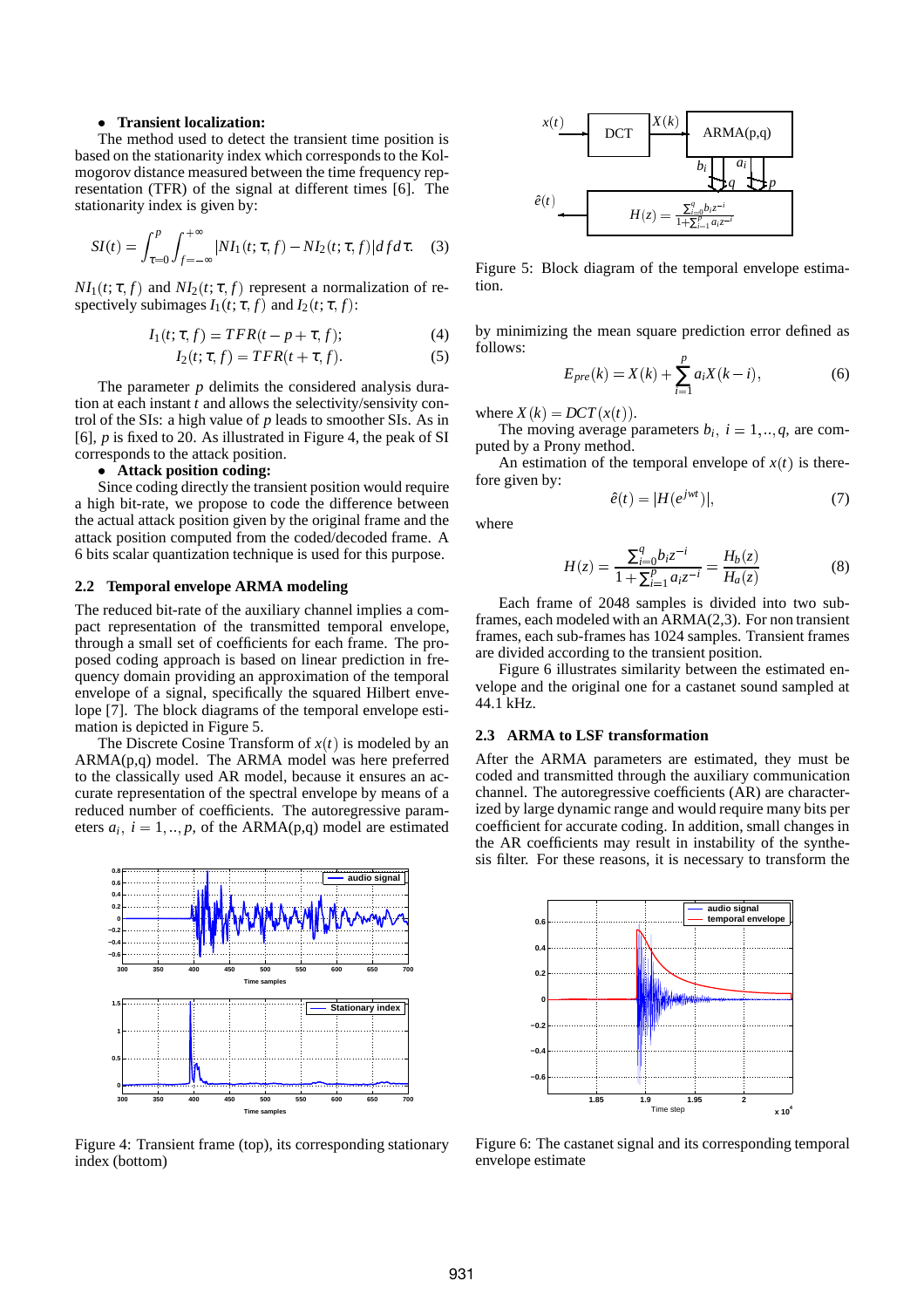AR coefficients into an equivalent representation which ensures the stability : the Line Spectral Frequency representation (LSF) are classically used in predictive coders.

The AR filter  $H_a(z)$  of order p, given by equation 8, can be represented by :

$$
H_a(z) = \frac{1}{2} [P(z) + Q(z)].
$$
 (9)

where  $P(z)$  and  $Q(z)$  are even and odd symmetric filters respectively. Their roots,  $z_i = e^{j\theta_i}$ , lie on the unit circle [8]. The  $\{\theta_i, i = 1, ..., N\}$  represent the Line Spectrum Frequency    (LSF) coefficients.

To transform the Moving Average (MA) parameters into the LSF coefficients, the MA filter  $H_b(z)$  (equation 8) must be modified as follows

$$
H_b(z) = 1 + \sum_{i=1}^{q} b'_i z^{-i},
$$
\n(10)

where  $b'_i = \frac{b_i}{b_0}$ ,  $i = 1, ..., q$ . In the decoder, the value of  $b_0$  is estimated from the decoded signal.

# **2.4 Vector quantization**

For each sub-frame, a vector grouping 5 LSF coefficients is coded using a classical vector quantization technique. The codebook *C* of a dimension  $K \times L$ , (K=256 and L=5 here), is obtained by training on a database of approximately  $100 \times K$ vectors taken from various kinds of audio signals. It can be computed by the Lloyd-Max algorithm [9].

For the proposed system, the LSF parameters are coded on 8 bits for each sub-frame. We recall that for transient frame, 6 bits are added to code the attack position. Consequently, the auxiliary channel bit-rate varies between 344 and 474 bps.

# **3. EXPERIMENTAL EVALUATION OF THE PROPOSED APPROACH**

The experiments aim at validating our approach and comparing the restored audio signal to the original one. We used the PEMO-Q software described in [10] as a tool to measure the Objective Difference Grade (ODG) and the instantaneous Perceptual Similarity Measure (PSM*t*). The ODG is a perceptual audio quality measure, which rates the difference between test and reference signals among a scale from 0 (imperceptible) to -4 (very annoying). The values of PSM*<sup>t</sup>* vary in the interval [0,1], with 1 indicating the similarity between the reference and the test signals, whereas smaller values correspond to larger deviations between them. The perceptual measures are correlated to the Subjective Difference Grade (SDG) for audio quality.

At first, the audio quality is evaluated when a single coding is performed. For each experiment, the reference audio signals are coded by MP3 and AAC coders at different bitrates varying from 24 to 96 kbps. The considered reference audio signals for all the simulations are mono castanet and triangle, which exhibit a remarkable transient character.

As illustration of the proposed approach, the 56 kbps MP3 coded/decoded castanet and triangle signals and their corrected versions are shown in Figure 7. It can be seen that the MP3 coder introduces a pre-echo and smoothes attacks.



Figure 7: Attack restoration for a castanet (left) and triangle (right) signals coded by a MP3 coder at 56 kbps

In the reconstructed signal, the pre-echo is considerably reduced and the attack is restored.

Figures 8 and 9 compare the variations, over bit-rate, of the ODG and PSM*<sup>t</sup>* for both coded/decoded signals and their restored versions. As illustrated in Figures 8, for MP3 coder even with TM, the proposed correction provides a significant enhancement of the PSM*<sup>t</sup>* and ODG. With AAC coding (Figure 9), the improvement is slighter.



Figure 8: Mean of Perceptual Similarity Measure and Objective Difference Grade for castanet (left) and triangle (right) signals (MP3 coder)

At a second stage, the perceived quality in multiencoding case is analyzed. Referring to the experimental results of Reiss [2] related to the stereo MP3 coder at 128 kbps, the perceptual audio quality deteriorates with the increase of encoding number. Similar results were obtained for mono MP3 coder at 64 kbps for castanet and triangle sequences.

The variations of the perceptual audio quality (PSM/ODG) with the number of encodings are shown in Figures 10 and 11. Without correction, we observe a fast deterioration. In fact, the quantization noise from each cycle piles up, so that the pre-echo, which was post-masked by the